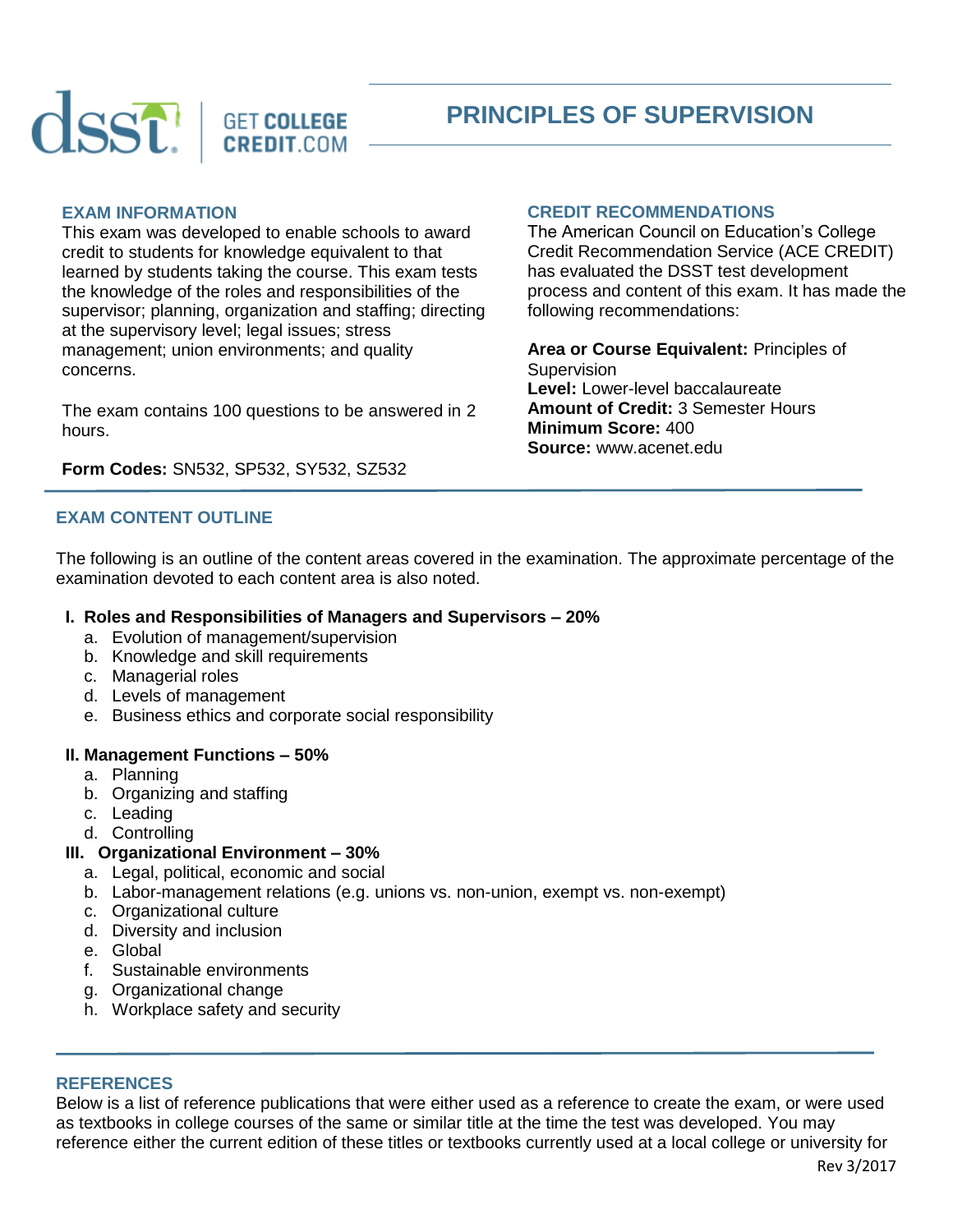the same class title. It is recommended that you reference more than one textbook on the topics outlined in this fact sheet.

You should begin by checking textbook content against the content outline provided before selecting textbooks that cover the test content from which to study.

Sources for study material are suggested but not limited to the following:

- 1. Supervision, Today, 8<sup>th</sup> Edition, Stephen Robbins, Prentice Hall, 2015.
- 2. *Management Leading & Collaborating in the Competitive World,* 11<sup>th</sup> Edition, Thomas Bateman and Scott Snell, McGraw-Hill, 2014.
- 3. Management, 1<sup>st</sup> Edition, Ranjay Gulati, Anthony J. Mayo & Nitin Nohria, Cengage Learning, 2014.
- 4. *Supervision: Key Link to Productivity*, 11<sup>th</sup> Edition, Leslie Rue, Nabil Ibrahim & Lloyd Byars, McGraw-Hill, 2013.

# **SAMPLE QUESTIONS**

All test questions are in a multiple-choice format, with one correct answer and three incorrect options. The following are samples of the types of questions that may appear on the exam.

- 1. Which of the following terms is commonly used to refer to each employee's obligation to execute all duties to the best of his or her ability?
	- a. Authority
	- b. Responsibility
	- c. Delegation
	- d. Accountability
- 2. The planning that supervisors do is directly derived from plans of?
	- a. customers
	- b. subordinates
	- c. upper management
	- d. colleagues
- 3. A supervisor who works in a company that follows the party principle of delegation would be most likely to say which of the following?
	- a. "I have adequate responsibility but not enough authority."
	- b. "I have adequate authority but not enough responsibility."
	- c. "I have an equal amount of authority and responsibility."
	- d. "I have adequate authority to meet my responsibility."
- 4. Which of the following is an example of a line employee?
	- a. An industrial engineer
	- b. A salesperson
	- c. A security guard
	- d. A manufacturing department foreman
- 5. Employee counseling is usually NOT appropriate for addressing an employee's?
	- a. marital problems
	- b. substance abuse
	- c. career planning
	- d. pre-retirement planning
- 6. When a prospective employee is being interviewed, which of the following questions CANNOT be asked?